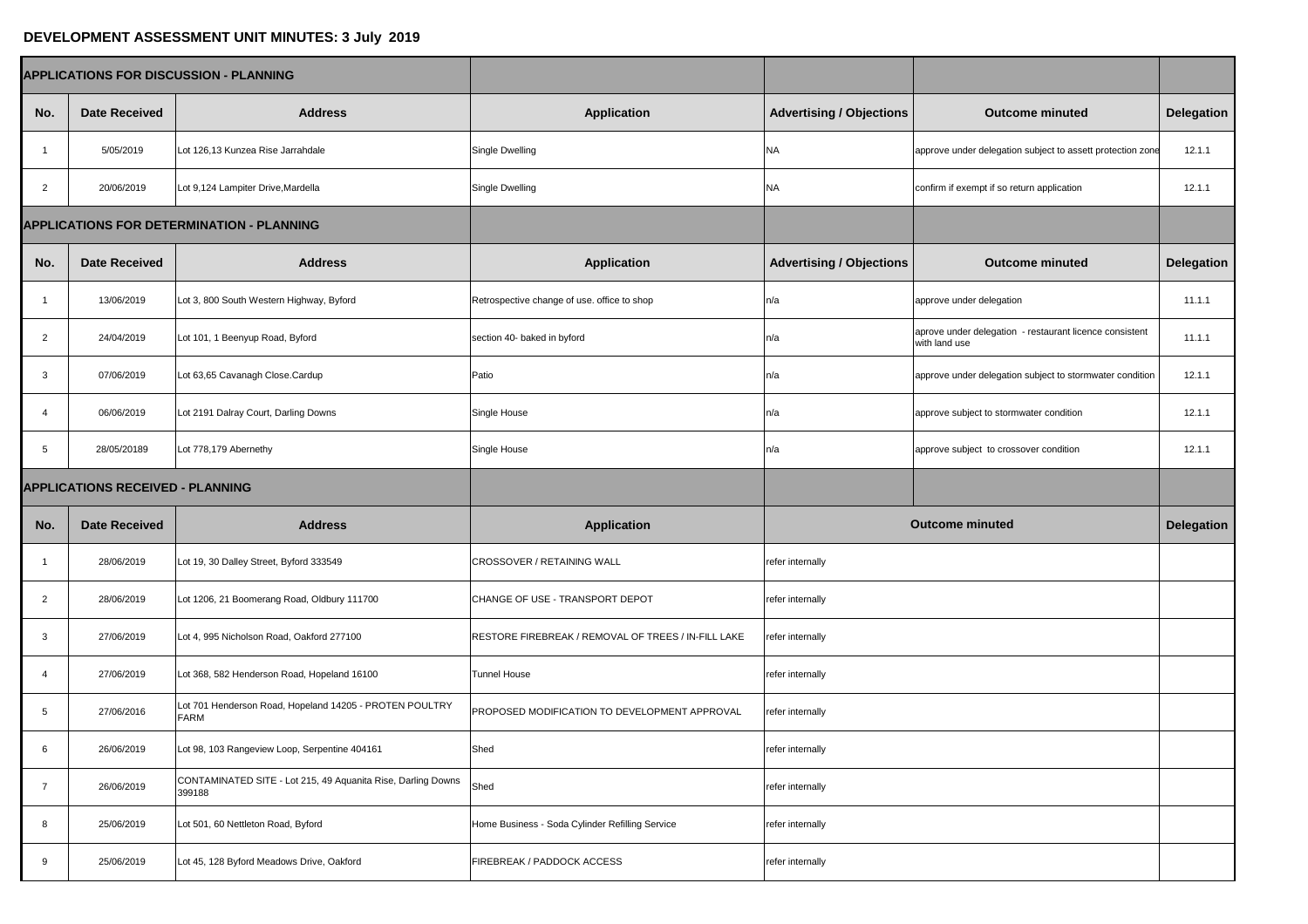| 10 <sup>°</sup> | 24/06/2019                            | Lot 725 Selkirk Road, Serpentine 398745 | Earthworks Outside of Building Envelope | refer internally      |                                                       |                   |
|-----------------|---------------------------------------|-----------------------------------------|-----------------------------------------|-----------------------|-------------------------------------------------------|-------------------|
|                 | <b>BUILDING APPLICATIONS RECEIVED</b> |                                         |                                         |                       |                                                       |                   |
| No.             | <b>Date Received</b>                  | Owner                                   | <b>Address 1</b>                        | <b>Adderss 2</b>      | <b>Application</b>                                    | <b>Delegation</b> |
|                 | 24/06/2019                            |                                         | 286 YANGEDI ROAD                        | HOPELAND WA 6125      | UNAUTHORISED SHED                                     | 2.1.3             |
| $\overline{2}$  | 25/06/2019                            |                                         | 4 BATE ROAD                             | SERPENTINE 6125       | SINGLE STOREY RESIDENTIAL DWELLING                    | 2.1.1             |
| $\overline{3}$  | 26/06/2019                            |                                         | 3 GURNERS LANE                          | DARLING DOWNS WA 6122 | SINGLE STOREY RESIDENTIAL DWELLING WITH WATER TANK SH | 2.1.1             |
| -4              | 26/06/2019                            |                                         | 37 PINDIPINDI LOOP                      | BYFORD 6122           | AMENDMENT TO BA19/325                                 | 2.1.1             |
| 5               | 26/06/2019                            |                                         | 195 ABERNETHY ROAD                      | BYFORD 6122           | SINGLE STOREY RESIDENTIAL DWELLING                    | 2.1.1             |
| 6               | 27/06/2019                            |                                         | 113 KALYANG LOOP                        | BYFORD WA 6122        | SHED                                                  | 2.1.1             |
|                 | 27/06/2019                            |                                         | 18 GRANFELL WAY                         | BYFORD WA 6122        | PATIO                                                 | 2.1.1             |
| 8               | 27/06/2019                            |                                         | 5 CROSSING VIEW                         | BYFORD 6122           | INTERNAL RENOVATION                                   | 2.1.1             |
| 9               | 27/06/2019                            |                                         | 35 FREMNELLS VALE                       | CARDUP WA 6122        | UNAUTHORISED TRANSPORTABLE BUILDING AND WATER TANK    | 2.1.3             |
| 10              | 27/06/2019                            |                                         | 4 BATE ROAD                             | SERPENTINE 6125       | <b>WATER TANKS</b>                                    | 2.1.1             |
| 11              | 27/06/2019                            |                                         | 18 GALLAGHER WAY                        | CARDUP 6122           | AMENDMENT TO BA19/322 - SAND PAD RELOCATED            | 2.1.1             |
| 12              | 27/06/2019                            |                                         | 39 COLESBROOK DRIVE                     | BYFORD WA 6122        | SINGLE STOREY RESIDENTIAL DWELLING                    | 2.1.1             |
| 13              | 27/06/2019                            |                                         | 18 GALLAGHER WAY                        | CARDUP 6122           | AMENDMENT TO BA19/281                                 | 2.1.1             |
| 14              | 27/06/2019                            |                                         | 103 RANGEVIEW LOOP                      | SERPENTINE WA 6125    | SHED                                                  | 2.1.1             |
| 15              | 27/06/2019                            |                                         | 103 RANGEVIEW LOOP                      | SERPENTINE WA 6125    | PATIO                                                 | 2.1.1             |
| 16              | 28/06/2019                            |                                         | <b>14 BARBER LANE</b>                   | BYFORD 6122           | SINGLE STOREY RESIDENTIAL DWELLING                    | 2.1.1             |
| 17              | 28/06/2019                            |                                         | 73 STOCKMANS CLOSE                      | OAKFORD 6121          | <b>CARPORT</b>                                        | 2.1.1             |
| 18              | 28/06/2019                            |                                         | 112 ALEXANDER ROAD                      | BYFORD 6122           | PATIO                                                 | 2.1.1             |
| 19              | 28/06/2019                            |                                         | 14 AGATE WAY                            | BYFORD 6122           | PATIO                                                 | 2.1.1             |
| 20              | 28/06/2019                            |                                         | 23 KING ROAD                            | OAKFORD 6121          | DOUBLE STOREY RESIDENTIAL DWELLING                    | 2.1.1             |